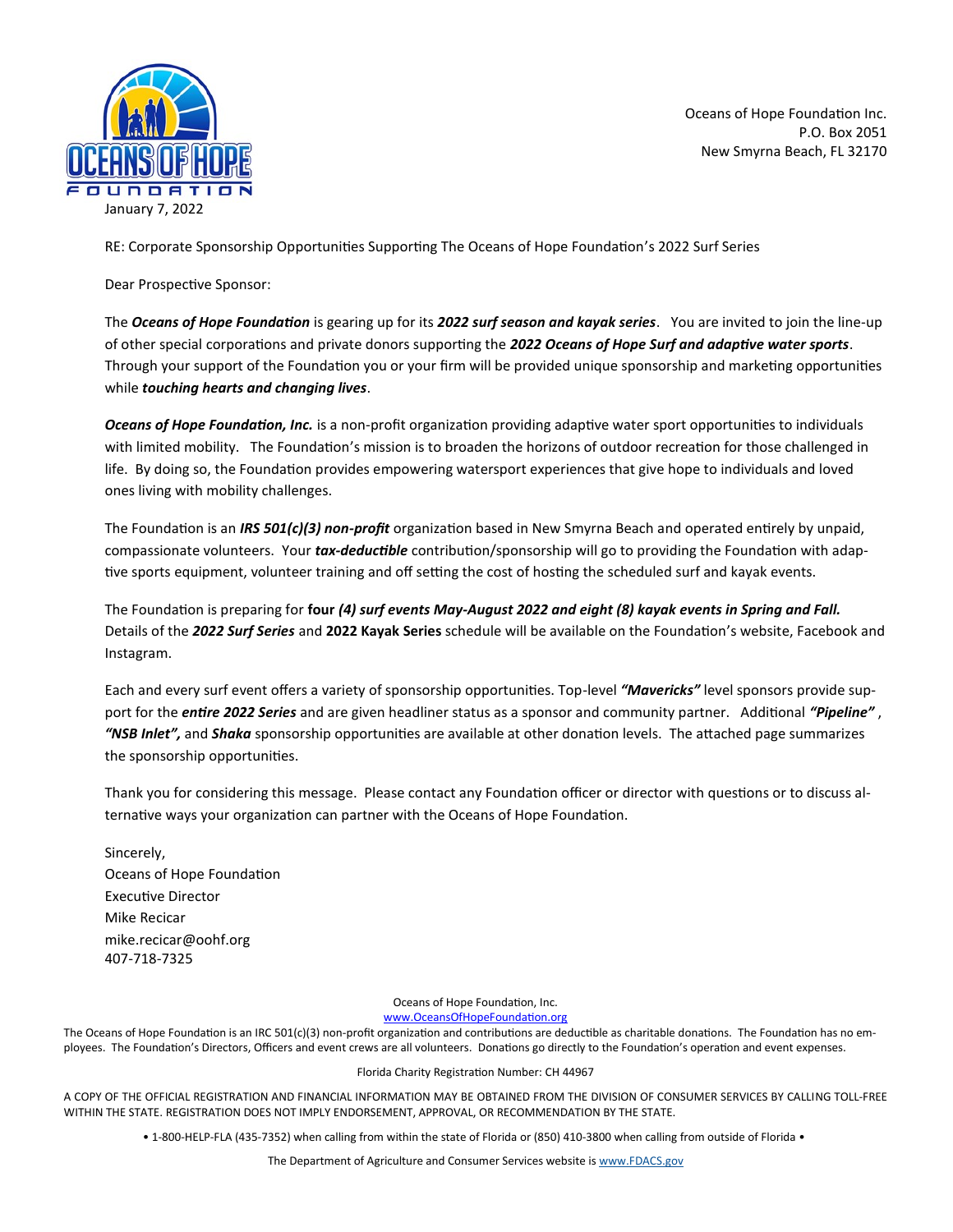# **OCEANS OF HOPE 2022 SURF SERIES SPONSORSHIP & BENEFITS**

## **Mavericks Tier Level 1 Sponsorship \$5000.00+**

- Naming as an "Oceans of Hope Foundation 2022 Surf Series" headliner co-sponsor (Note: no more than 4 simultaneous series co-sponsors during the year.)
- One Water Team with exclusive naming/logo on promotional flag at all surf events.
- Tier 1 Large Naming/logo placement on Oceans of Hope Trailer for the calendar year.
- Tier 1 Large naming/logo placement on all event t-shirts.
- Tier 1 Large naming/logo placement on banners on the day of the events.
- Tier 1 placement of your company/donor profile and link provided on Oceans of Hope Website.
- Top Tier Level 1 placement of name/logo in the Foundation's website and social media posts leading up to series events.
- Tier 1 sponsor naming in Foundation press releases to area print, radio and television stations.
- Facebook & Instagram posts to all volunteers, guest athletes and 3200+ followers with link to your website.
- Twelve public announcements naming as series headliner sponsor at beach and other events.
- Reserved key location space for sponsor's branded tent during beach event. (Space limited)

#### **Pipeline Tier Level 2 Sponsorship \$2500.00+**

- Tier 2 naming/logo placement on banners on the day of the event.
- Tier 2 naming/logo placement on all event t-shirts.
- Reserved, key space for series sponsor's branded tent during beach events. (space limited)
- Six public announcements naming as series sponsor at beach and other events.
- Tier 2 placement of name/logo in the Foundation's website and social media posts leading up to series events.
- Facebook & Instagram posts to all volunteers, guest athletes, and 3200+ followers with link to your website.
- Tier 2 placement of your company/donor profile and link provided on Oceans of Hope Website.

#### **NSB Inlet Tier Level 3 Sponsorship \$1000.00+**

- Tier 3 naming/logo placement on banners on the day of the event.
- Tier 3 naming/logo placement on all event t-shirts.
- Four public announcements naming as sponsor during beach and other events.
- Tier 3 placement of your company/donor profile and link provided on Oceans Of Hope Foundation website.
- Tier 3 placement of name/logo in the Foundation's social media posts leading up to events and during the year.
- Tier 3 Pre-event Facebook and Instagram posts including your name/logo to all volunteers, guest athletes and 3200+ followers.
- Promotional flag placement at beach event (sponsor to provide)

## **Shaka Tier Level 4 Sponsorship \$500.00+**

- •Tier 4 naming /logo placement on banners on the day of event
- Tier 4 naming/logo placement on all event t-shirts
- Tier 4 placement of company/donor profile on Oceans of Hope Foundation website
- Two public announcements naming as sponsor during beach events.
- Promotional flag placement at beach event (sponsor to provide)